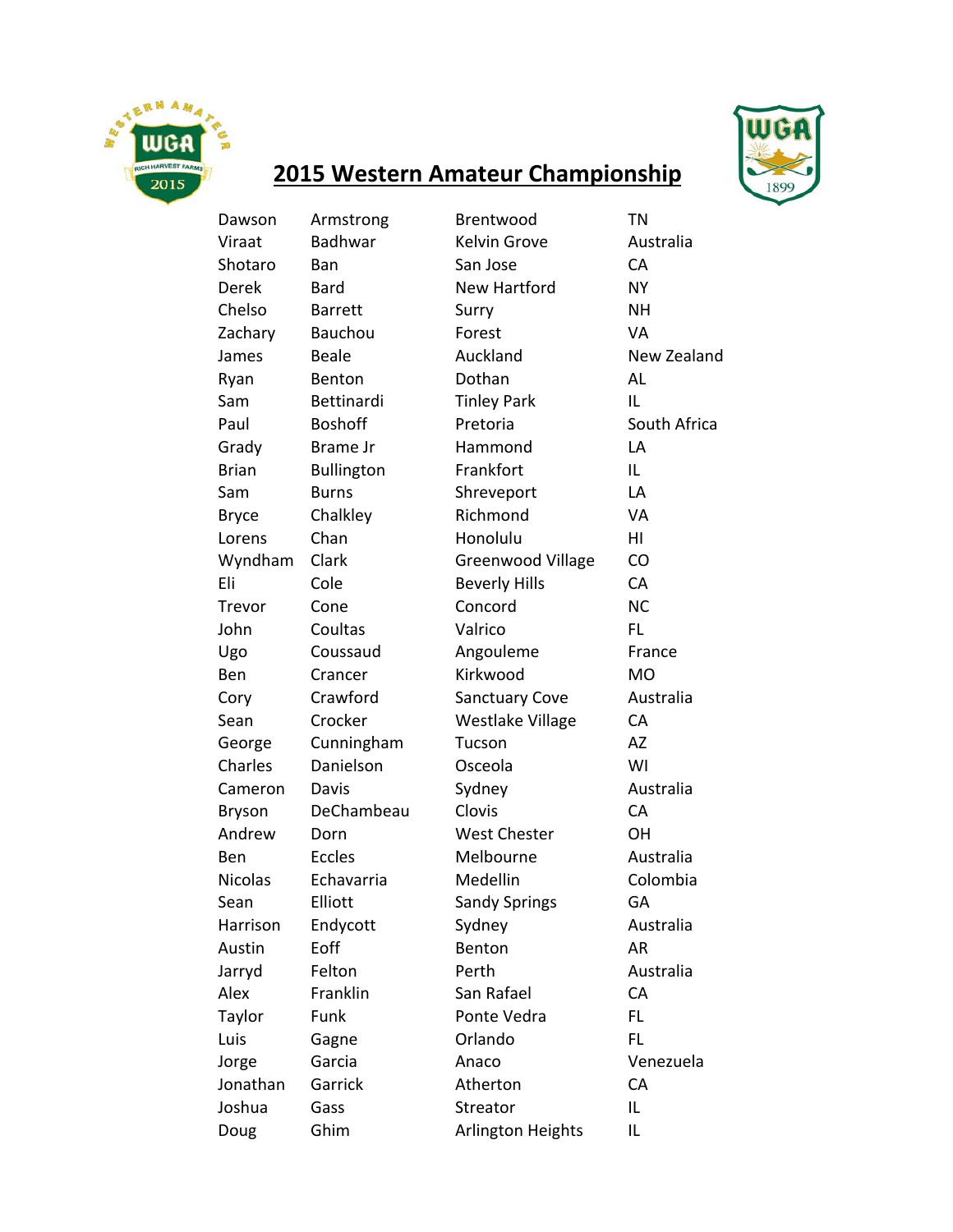| Matt           | Gilchrest  | Southlake                | <b>TX</b>   |
|----------------|------------|--------------------------|-------------|
| Santiago       | Gomez      | Armenia                  | Colombia    |
| Benjamin       | Griffin    | <b>Chapel Hill</b>       | <b>NC</b>   |
| Will           | Grimmer    | Cincinnati               | OH          |
| Gavin          | Hall       | Pittsford                | <b>NY</b>   |
| <b>Nick</b>    | Hardy      | Northbrook               | IL          |
| Zachary        | Healy      | <b>Peachtree Corners</b> | GA          |
| Mark           | Henderson  | Toronto                  | Canada      |
| Lucas          | Herbert    | Cheltenham               | Australia   |
| Grant          | Hirschman  | Collierville             | <b>TN</b>   |
| Sam            | Horsfield  | Manchester               | England     |
| Beau           | Hossler    | <b>Mission Viejo</b>     | CA          |
| Daniel         | Hudson     | <b>Western Springs</b>   | IL          |
| Theo           | Humphrey   | Greenwich                | <b>CT</b>   |
| Charles        | Huntzinger | Duluth                   | <b>GA</b>   |
| Carson         | Jacobs     | Hendersonville           | <b>TN</b>   |
| Brendon        | Jelley     | Tulsa                    | OK          |
| Carter         | Jenkins    | Raleigh                  | <b>NC</b>   |
| Cheng          | Jin        | <b>Beijing</b>           | China       |
| Michael        | Johnson    | Birmingham               | AL          |
| Kyle           | Jones      | Snowflake                | AZ          |
| Jimmy          | Jones      | Tampa                    | FL.         |
| Jake           | Knapp      | Costa Mesa               | CA          |
| Chase          | Koepka     | Atlantis                 | <b>FL</b>   |
| Tae            | Koh        | Auckland                 | New Zealand |
| Hank           | Lebioda    | <b>Winter Springs</b>    | <b>FL</b>   |
| <b>TaeWan</b>  | Lee        | Seoul                    | Korea       |
| Joo-Young      | Lee        | Hilliard                 | OН          |
| Gabriel        | Lench      | Oviedo                   | FL          |
| Thomas         | Lim        | Moorpark                 | CA          |
| KK             | Limbhasut  | <b>Bangkok</b>           | Thailand    |
| Dru            | Love       | Sea Island               | GA          |
| Tom            | Lovelady   | Birmingham               | AL          |
| Curtis         | Luck       | Woodlands                | Australia   |
| Taylor         | Macdonald  | <b>Brisbane</b>          | Australia   |
| Sam            | Madsen     | Madison                  | WI          |
| Jack           | Maguire    | St Petersburg            | FL          |
| PJ             | Malik      | <b>Chagrin Falls</b>     | OH          |
| Jonathan       | Marsico    | Denver                   | CO          |
| Joshua         | Martin     | Pinehurst                | <b>NC</b>   |
| <b>Brandon</b> | Matthews   | Dupont                   | PA          |
| Denny          | McCarthy   | Rockville                | <b>MD</b>   |
| Micheal        | McCoy      | Des Moines               | IA          |
| Max            | McGreevy   | Edmond                   | OK          |
| Jake           | McLeod     | Paddington               | Australia   |
| Jose           | Mendez     | San Jose                 | Costa Rica  |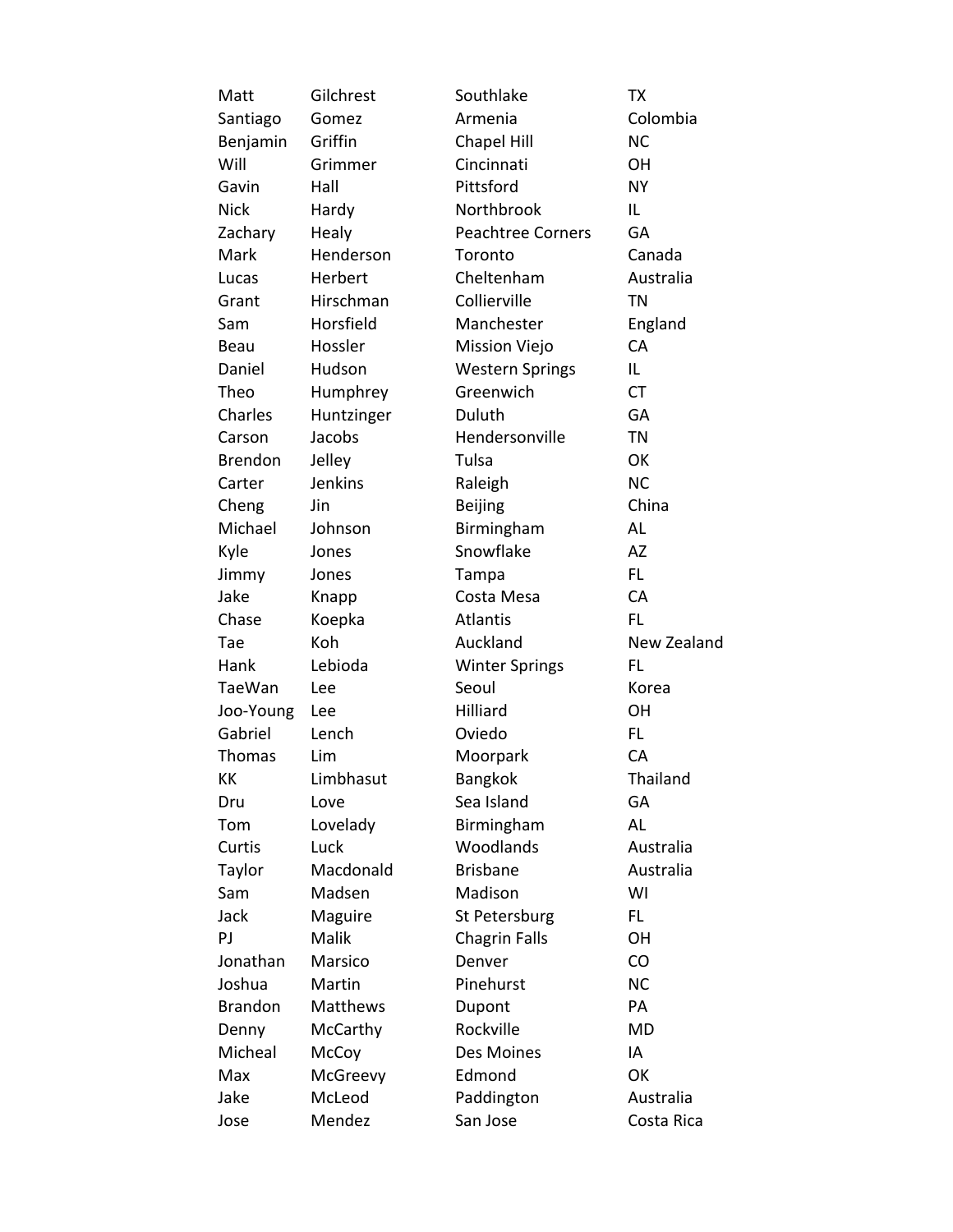| Byron         | Meth             | San Diego                | CA           |
|---------------|------------------|--------------------------|--------------|
| Dylan         | Meyer            | Evansville               | IN           |
| Sam           | Migdal           | <b>Ballwin</b>           | <b>MO</b>    |
| Collin        | Morikawa         | La Canada Flintridge     | CA           |
| <b>Blake</b>  | <b>Morris</b>    | <b>Hobe Sound</b>        | FL.          |
| Troy          | Moses            | <b>Werrington County</b> | Australia    |
| Josh          | Munn             | <b>Palmerston North</b>  | New Zealand  |
| Antonio       | Murdaca          | West Hindmarsh           | Australia    |
| Will          | Murphy           | Columbia                 | <b>SC</b>    |
| Gordon        | <b>Neale</b>     | Trabuco Canyon           | CA           |
| Matthew       | NeSmith          | North Augusta            | <b>SC</b>    |
| Jordan        | Niebrugge        | Mequon                   | WI           |
| John          | Oda              | Honolulu                 | HI           |
| Zachary       | Olsen            | Cordova                  | <b>TN</b>    |
| Corey         | Pereira          | <b>Cameron Park</b>      | CA           |
| J.T.          | Poston           | Hickory                  | <b>NC</b>    |
| Andrew        | Presley          | Fort Worth               | <b>TX</b>    |
| Andrew        | Price            | Lake Bluff               | IL           |
| Davis         | Riley            | Hattiesburg              | <b>MS</b>    |
| Roman         | Robledo          | Harlingen                | <b>TX</b>    |
| Salvador      | Rocha            | <b>Mexico City</b>       | Mexico       |
| Martin        | Rohwer           | Natal                    | South Africa |
| Max           | Rottluff         | Dusseldorf               | Germany      |
| Ryan          | <b>Ruffels</b>   | Melbourne                | Australia    |
| Alberto       | Sanchez          | <b>Nogales</b>           | AZ           |
| Patrick       | Sanchez Mitchell | Mazatlan                 | Mexico       |
| Jonathan      | Sanders          | Chatsworth               | CA           |
| Carson        | Schaake          | Omaha                    | <b>NE</b>    |
| Kelby         | Scharmann        | <b>Trabuco Canyon</b>    | CA           |
| Scottie       | Scheffler        | <b>Dallas</b>            | <b>TX</b>    |
| Robin         | Sciot-Siegrist   | Rueil-Malmaison          | France       |
| Robby         | Shelton          | Wilmer                   | AL           |
| Greyson       | <b>Sigg</b>      | Athens                   | GA           |
| Ben           | Silverman        | Toledo                   | OH           |
| Matias        | Simaski          | Cordoba                  | Argentina    |
| Austin        | Sipe             | Dayton                   | OH           |
| Nathan        | Smith            | Pittsburgh               | PA           |
| Austin        | Smotherman       | <b>Dallas</b>            | <b>TX</b>    |
| <b>Travis</b> | Smyth            | Wollongong               | Australia    |
| David         | Snyder           | McAllen                  | <b>TX</b>    |
| Will          | <b>Starke</b>    | Chapin                   | SC           |
| Hunter        | Stewart          | Nicholasville            | KY           |
| Sepp          | Straka           | Valdosta                 | GA           |
| Daniel        | Stringfellow     | Roselle                  | IL           |
| Kyle          | Suppa            | Honolulu                 | HI           |
| Tayler        | Termeer          | Austin                   | <b>TX</b>    |